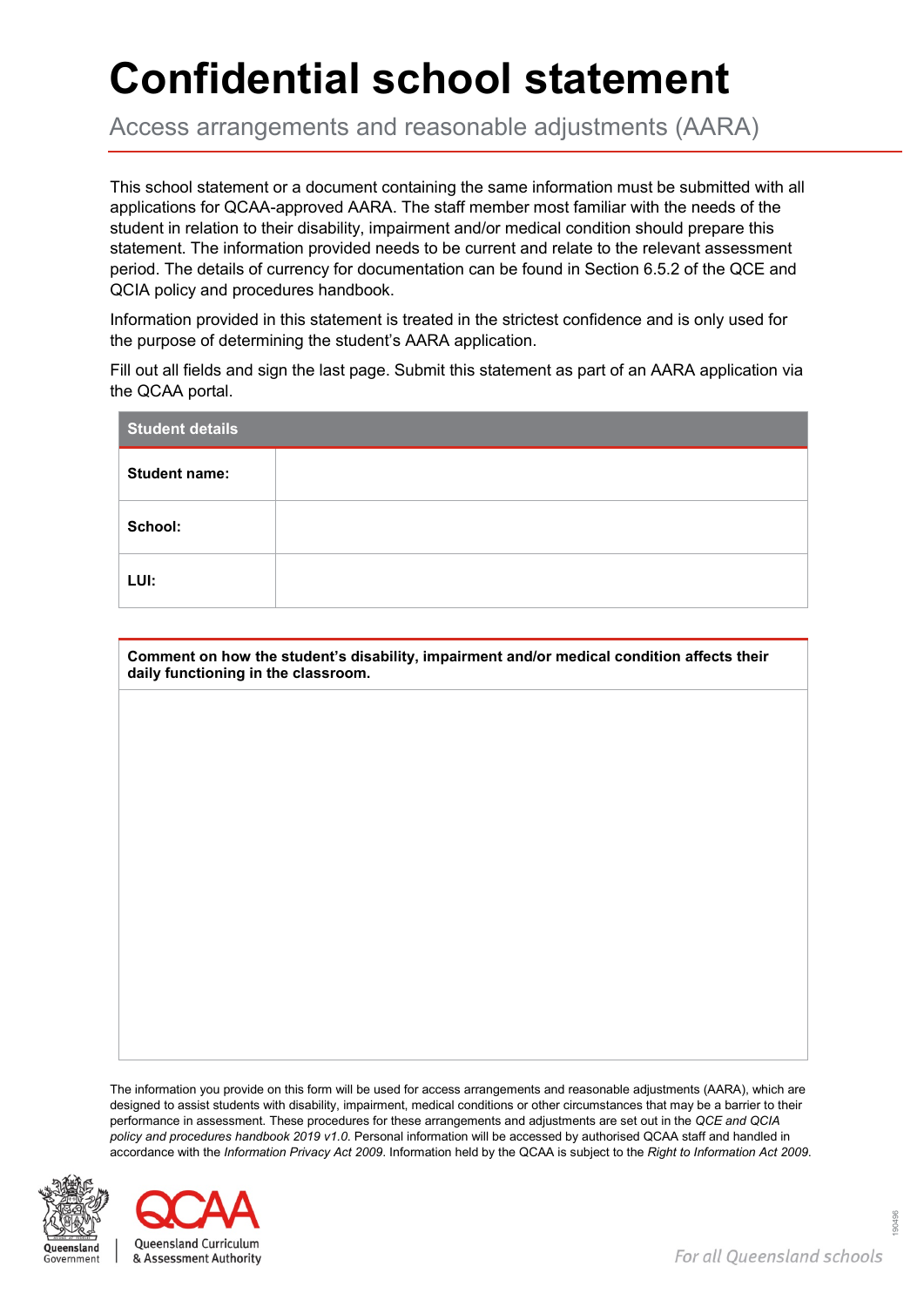**Describe how the disability, impairment and/or medical condition is a barrier to the student's access to the assessment and/or to the student's ability to communicate a response to assessment.**

**What kind of arrangements has the student used previously at school that help them to be able to complete timed assessment?**